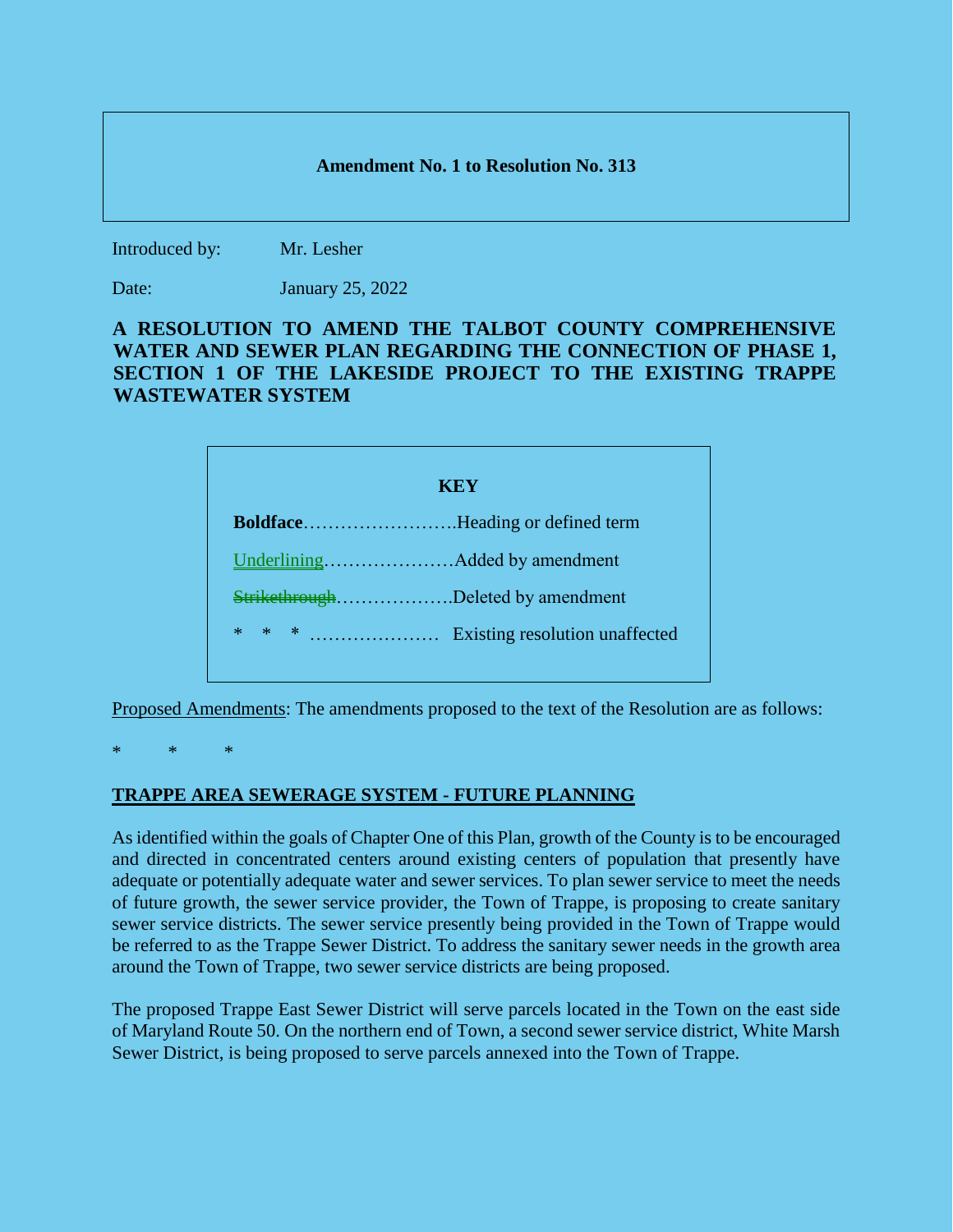The delineated development area around the Town of Trappe is shown on Figure 24. The factors that influence the size of the development areas for the Town of Trappe includes the growth potential of the Town, the presence of natural growth constraints such as waterways, the Chesapeake Bay Critical Area, and the availability of water and sewer service. As land is annexed into the Town of Trappe, these areas would be designated as S-1 (means areas served or to be served by the Town of Trappe that are either existing, under construction, or have immediate priority status to be served with sewer service) after amending the Talbot County Comprehensive Water and Sewer Plan.

An Enhanced Nutrient Removal ("ENR") 0.54 MGD Membrane Bio-Reactor ("MBR") wastewater treatment plant ("WWTP") and collection system will be designed, constructed in phases and operated to serve the proposed Lakeside development within the Trappe East Sewer District. The proposed MBR ENR WWTP will be designed such that it can be constructed in phases. This type of design will eliminate operating challenges associated with the low flows generated by early phases of development and the inability of a WWTP constructed to full buildout capacity to operate properly at initial low flows. Phase 1 Section 1 of the proposed Lakeside project is expected to include approximately 84 single-family residential dwellings and a visitor and sales center. Sanitary sewer capacity for the proposed start-up phase will require treatment and disposal of approximately 30,000 to 40,000 gallons per day. The initial treatment and disposal capacity estimate includes consideration of flow equalization and peak-flow capacity. Start-up wastewater treatment for the Lakeside project may be provided by: 1) a modular ENR MBR WWTP, capable of operating at the initial development flow rates; or 2) by a direct connection to the existing Trappe wastewater system. Any new connections to the existing Town of Trappe wastewater system are subject to the existing WWTP not having any outstanding MDE enforcement actions, consent orders, or violations and being upgraded to ENR standards, with the treated effluent also meeting ENR standards, as set forth in the "Trappe Area Sewerage System" section of this Plan. Connection to the existing Town of Trappe wastewater system is also subject to the approval of the Town of Trappe, available WWTP capacity, and adequate access to the existing collection system. No portion of the start-up phase may be connected to the existing Town of Trappe wastewater system more than 18 months after final approval of County Resolution No. 313 by MDE. Within 18 months from final issuance of all required permits and approvals for the new Lakeside WWTP (including exhaustion or final resolution of all appeals), all wastewater from the start-up phase being treated by the existing Trappe wastewater system shall be redirected to the new Lakeside WWTP. Following the initial section of development, the full-capacity Lakeside WWTP will be constructed in phases of approximately 100,000 gallons per day of wastewater. The WWTP will be expanded in phases as the capacity of the then-existing Lakeside WWTP approaches 80% of capacity.

Treated effluent from the Lakeside WWTP will be disposed of by spray irrigation on lands within the Trappe East Sewer District. If the initial section of the Lakeside project is served by the existing Town of Trappe wastewater system, wastewater flow from that section may shall be redirected to the full capacity Lakeside WWTP if required by the Town of Trappe as set forth in the preceding paragraph. Otherwise, no wastewater capacity of the existing Trappe District wastewater treatment plant will be allocated to serve the Trappe East Sewer District.